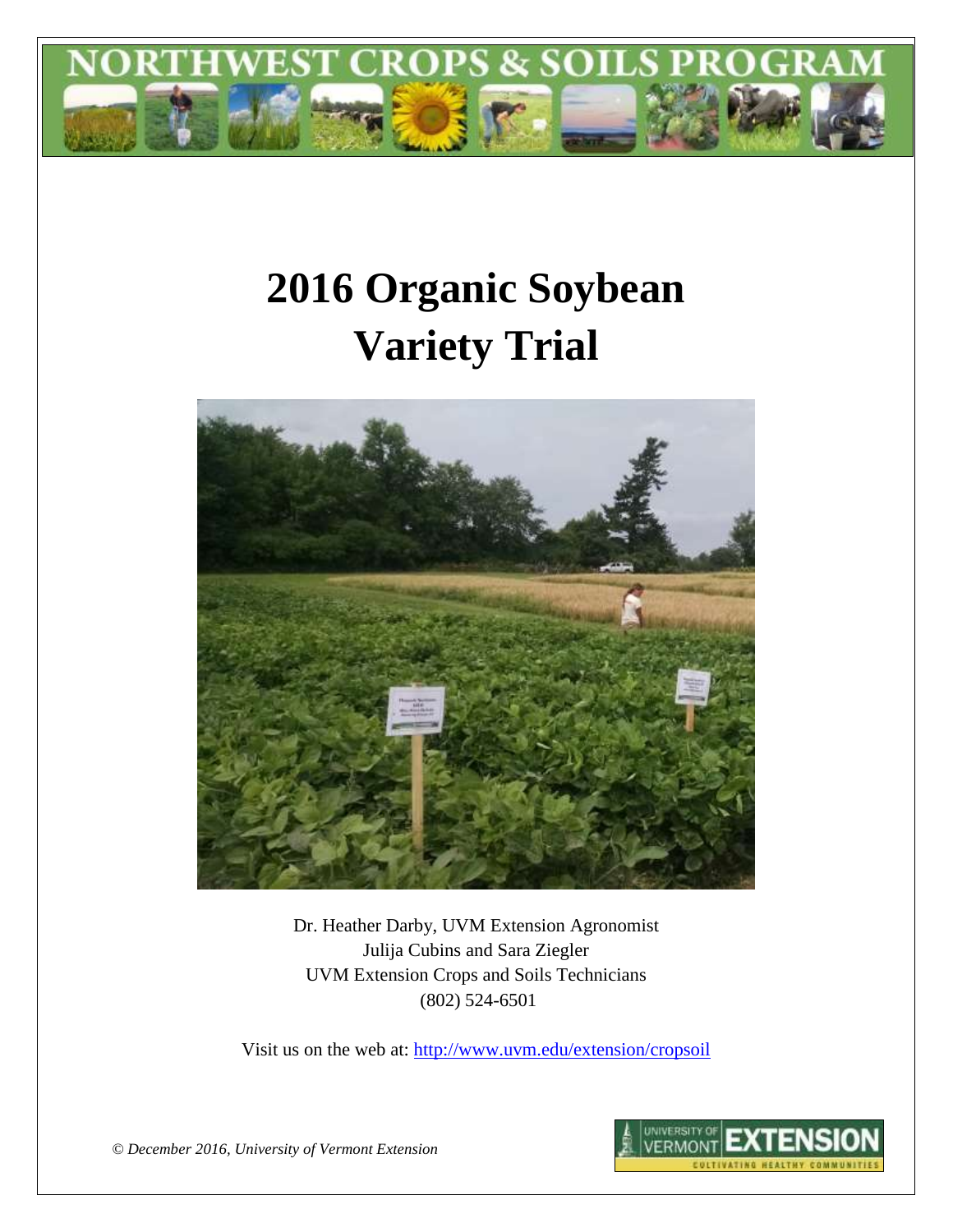## **2016 ORGANIC SOYBEAN VARIETY TRIAL Dr. Heather Darby, University of Vermont Extension [heather.darby\[at\]uvm.edu](mailto:heather.darby@uvm.edu?subject=2012%20Short%20Season%20Corn%20Report)**

In 2016, the University of Vermont Extension Northwest Crops and Soils Team evaluated yield and quality of organic soybean varieties at Borderview Research Farm in Alburgh, VT. Growing conditions in Alburgh are conducive to grow soybeans from maturity group 1.8 and under. Due to the short growing season in Vermont, little research has been conducted on soybeans and the insects and diseases that can affect their harvest yield and quality. Soybeans are grown for human consumption, animal feed, and biodiesel. In an effort to support and expand the local soybean market throughout the northeast, the University of Vermont Extension Northwest Crop and Soils (NWCS) Program, as part of a grant from the Eastern Soybean Board, established trials in 2016 to evaluate soybean varieties under conventional management to evaluate which ones thrive in our northern climate.

# **MATERIALS AND METHODS**

Several seed companies submitted varieties for evaluation (Table 1). Ten soybean varieties were evaluated ranging in maturity from 0.8 to 1.8. Company and maturity group are listed for the varieties in Table 2.

| Table 1. Participating companies and contact information. |  |
|-----------------------------------------------------------|--|
|-----------------------------------------------------------|--|

| <b>Albert Lea Seed Seed</b> | <b>Blue River Hybrids</b> |
|-----------------------------|---------------------------|
| 1414 W. Main, POB 127       | $2326$ $230th$ Street     |
| Albert Lea Seed, MN 56007   | Ames, IA 50014            |
| 800-352-5247                | 800-370-7979              |

## **Table 2. Organic soybean varieties evaluated in Alburgh, VT, 2016.**

| <b>Variety</b>    | Company                   | <b>Maturity</b><br>Group |
|-------------------|---------------------------|--------------------------|
| Viking O.Sheyenne | Albert Lea Seed           | 0.8                      |
| Viking O.1202N    | Albert Lea Seed           | 1.2                      |
| 1F44              | <b>Blue River Hybrids</b> | 1.4                      |
| Viking O.1544AT   | Albert Lea Seed           | 1.5                      |
| Viking O.1518N    | Albert Lea Seed           | 1.5                      |
| 15C <sub>6</sub>  | <b>Blue River Hybrids</b> | 1.5                      |
| Viking O.1706N    | Albert Lea Seed           | 1.7                      |
| 17C <sub>2</sub>  | <b>Blue River Hybrids</b> | 1.7                      |
| Viking O.1955AT   | Albert Lea Seed           | 1.8                      |
| 18C7              | <b>Blue River Hybrids</b> | 1.8                      |

The soil type at the Alburgh location was Benson rocky silt loam (Table 3). The seedbed was moldboard plowed and disked prior to planting and the previous crop was corn. Starter fertilizer (10-20-20) was applied at a rate of 200 lbs per ac<sup>-1</sup>. Plots were planted on 26-May with a Monosem NG-Plus 2-row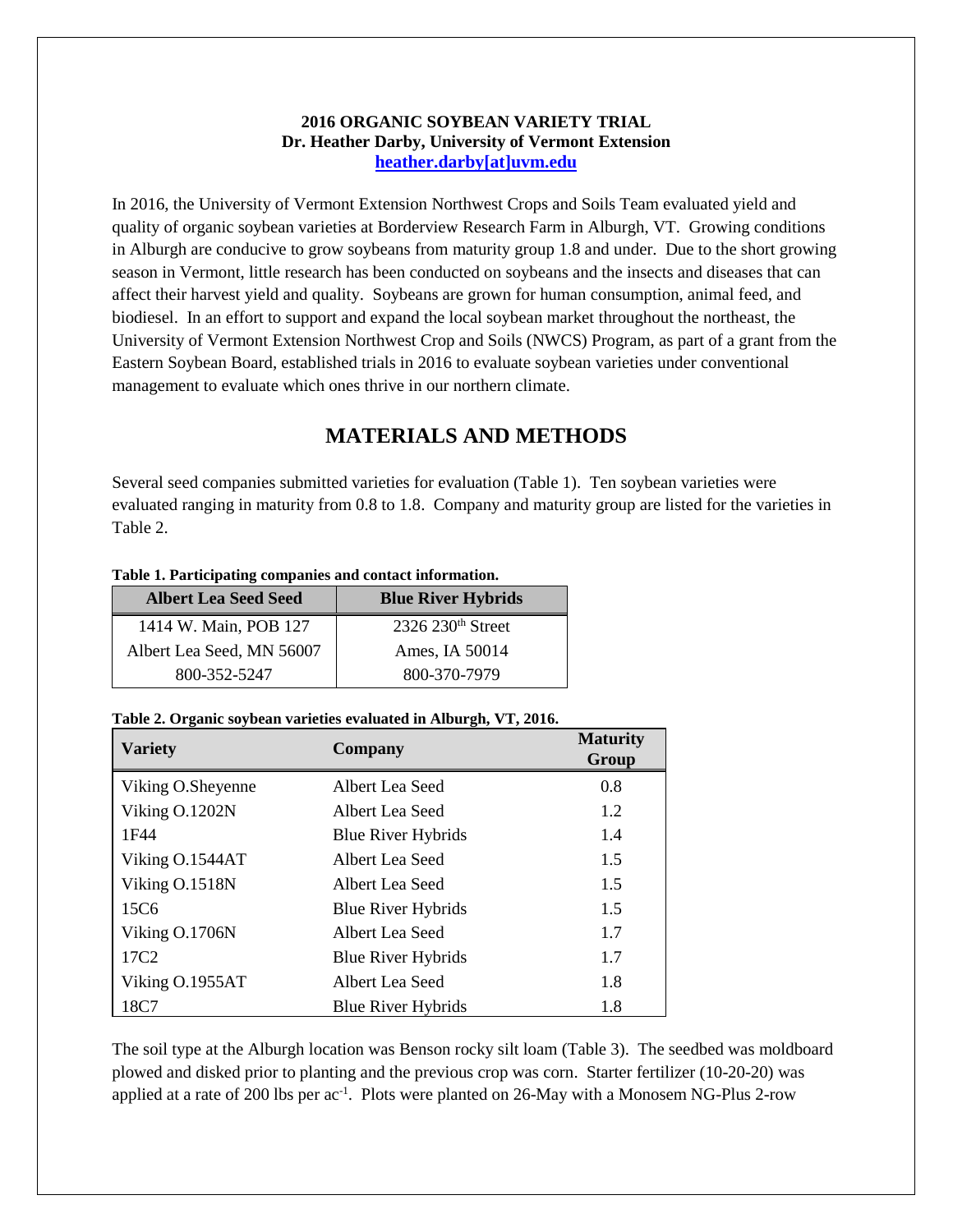precision air planter (Edwardsville, KS). The plot design was a randomized complete block with three replications. The treatments were 10 varieties that ranged in maturity group from 0.8 to 1.8. The plots were weeded by hand, using hoes, and mechanical cultivation.

|                                     | <b>Borderview Research Farm</b>  |  |  |  |  |  |
|-------------------------------------|----------------------------------|--|--|--|--|--|
|                                     | Alburgh, VT                      |  |  |  |  |  |
| Soil types                          | Benson rocky silt loam, 3% slope |  |  |  |  |  |
| Previous crop                       | Corn                             |  |  |  |  |  |
| Tillage operations                  | Moldboard plowed and disked      |  |  |  |  |  |
| Plot size (feet)                    | 5 x 20                           |  |  |  |  |  |
| Row spacing (inches)                | 30                               |  |  |  |  |  |
| Replicates                          | 3                                |  |  |  |  |  |
| Starter fertilizer (lbs $ac^{-1}$ ) | 200 lbs $ac^{-1}$ 10-20-20       |  |  |  |  |  |
| <b>Planting Date</b>                | $26$ -May                        |  |  |  |  |  |
| Harvest date                        | $10$ -Oct                        |  |  |  |  |  |

**Table 3. Organic soybean variety trial specifics for Alburgh, VT, 2016.**

The plots were also scouted for insect pests and disease symptoms on 7-Jul and 10-Aug using a 0.25 m<sup>2</sup> quadrat placed randomly in a plot.

On 10-Oct, the soybeans were harvested using an Almaco SPC50 small plot combine. Seed was cleaned with a small Clipper M2B cleaner (A.T. Ferrell, Bluffton, IN). They were then weighed for plot yield, tested for harvest moisture using a DICKEY-John M20P moisture meter, and evaluated for test weight using a Berckes Test Weight Scale.

Yield data and stand characteristics were analyzed using mixed model analysis using the mixed procedure of SAS (SAS Institute, 1999). Replications within trials were treated as random effects, and hybrids were treated as fixed. Hybrid mean comparisons were made using the Least Significant Difference (LSD) procedure when the F-test was considered significant  $(p<0.10)$ .

Variations in yield and quality can occur because of variations in genetics, soil, weather, and other growing conditions. Statistical analysis makes it possible to determine whether a difference among hybrids is real or whether it might have occurred due to other variations in the field. At the bottom of each table a LSD value is presented for each variable (i.e. yield). Least Significant Differences (LSDs) at the 0.10 level of significance are shown. Where the difference between two hybrids within a column is equal to or greater than the LSD value at the bottom of the column, you can be sure that for 9 out of 10 times, there is a real difference between the two hybrids. In this example, hybrid C is significantly different from hybrid A but not from hybrid B. The difference between C and B is equal to 1.5, which is less than the LSD value of 2.0. This means that these hybrids **Hybrid Yield** A 6.0 B 7.5\* C **9.0\***  $LSD$  2.0

did not differ in yield. The difference between C and A is equal to 3.0, which is greater than the LSD value of 2.0. This means that the yields of these hybrids were significantly different from one another.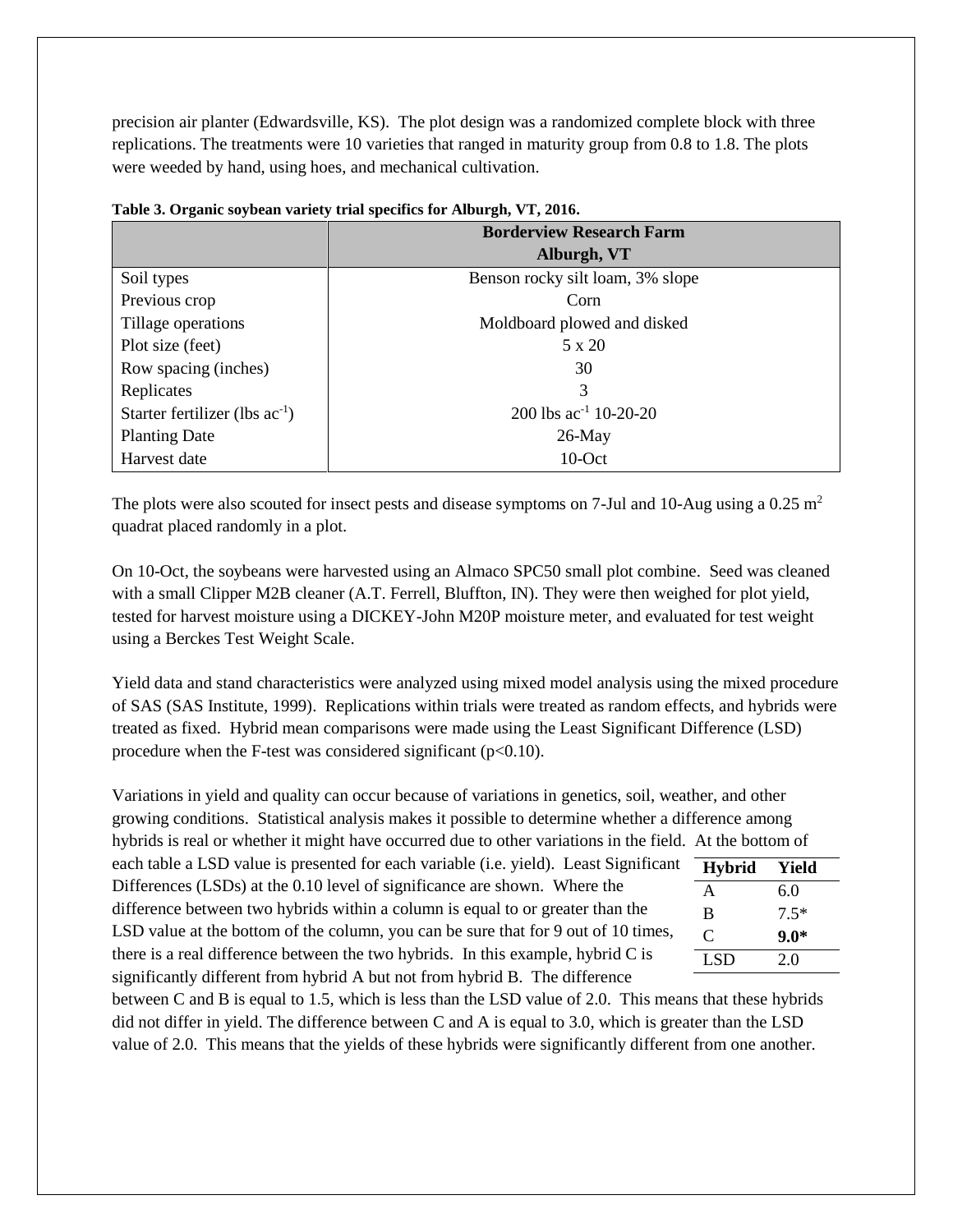# **RESULTS**

Weather data was recorded with a Davis Instrument Vantage PRO2 weather station, equipped with a WeatherLink data logger at Borderview Research Farm in Alburgh, VT. Missing precipitation data from 17-Aug through 31-Oct was supplemented using data provided by the NOAA from Highgate, VT. May through September was unusually dry, accumulating 7.27 inches less rain than in a usual year (Table 4). Despite the lack of rain, June and July were close to the average temperature. However, late summer and early fall were hotter than the average. Overall, there were an accumulated 2708 Growing Degree Days (GDDs) this season, approximately 302 more than the historical 30-year average.

| Alburgh, VT                         | May     | June    | July    | August  | September | October |
|-------------------------------------|---------|---------|---------|---------|-----------|---------|
| Average temperature $({}^{\circ}F)$ | 58.1    | 65.8    | 70.7    | 71.6    | 63.4      | 50.0    |
| Departure from normal               | 1.80    | 0.00    | 0.10    | 2.90    | 2.90      | 1.90    |
|                                     |         |         |         |         |           |         |
| Precipitation (inches)              | 1.5     | 2.8     | 1.8     | 3.0     | 2.5       | 5.0     |
| Departure from normal               | $-1.92$ | $-0.88$ | $-2.37$ | $-0.93$ | $-1.17$   | 1.39    |
|                                     |         |         |         |         |           |         |
| Growing Degree Days (base 50°F)     | 340     | 481     | 640     | 663     | 438       | 146     |
| Departure from normal               | 74      | 7       |         | 82      | 104       | 34      |

#### **Table 4. 2016 weather data for Alburgh, VT.**

Based on weather data from a Davis Instruments Vantage Pro2 with WeatherLink data logger. Historical averages are for 30 years of NOAA data (1981-2010) from Burlington, VT. Alburgh precipitation data from 8/17/16-10/31/16 was missing and was replaced by data provided by the NOAA for Highgate, VT.

## *Soybean Scouting*

Soybean plots were scouted twice during the growing season, and several insect and disease pests were identified (Table 5). Red headed flea beetles and potato leafhoppers, as well as their feeding symptoms,



amounts of leaves in each plot. The major disease present was downy mildew with nearly every variety in the trial exhibiting the characteristic lime green-yellow spots on the leaves (Image 1). There was some evidence of bacterial leaf blight and sunscald in the plots.

were found on all varieties in this trial. Japanese beetles caused the greatest amount of damage to leaves, defoliating large

**Image 1. Downy mildew on soybean**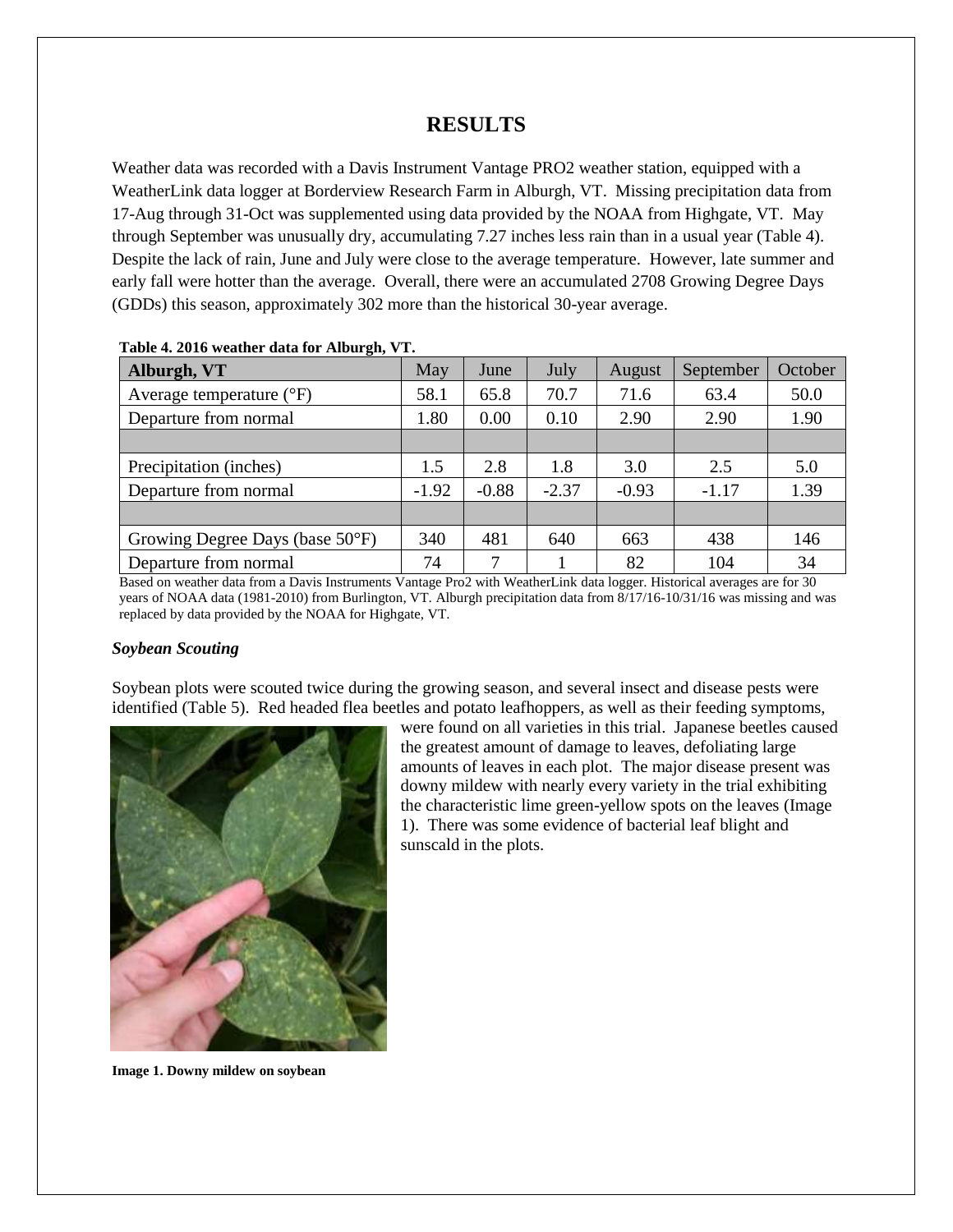| <b>Variety</b>   | Company                      | <b>Red Headed</b><br><b>Flea Beetle</b> | <b>Potato</b><br><b>Leafhopper</b> | <b>Japanese</b><br><b>Beetle</b> | <b>Downy</b><br><b>Mildew</b> | <b>Bacterial</b><br>Leaf<br><b>Blight</b> | <b>Sunscald</b> |
|------------------|------------------------------|-----------------------------------------|------------------------------------|----------------------------------|-------------------------------|-------------------------------------------|-----------------|
| Viking           | Albert Lea                   |                                         |                                    |                                  |                               |                                           |                 |
| O.Sheyenne       | Seed                         | $\mathbf X$                             | $\mathbf X$                        | $\mathbf{X}$                     | $\mathbf X$                   |                                           |                 |
| Viking           | Albert Lea                   |                                         |                                    |                                  |                               |                                           |                 |
| O.1202N          | Seed                         | $\mathbf{X}$                            | $\mathbf X$                        | X                                |                               |                                           |                 |
|                  | <b>Blue River</b>            |                                         |                                    |                                  |                               |                                           |                 |
| 1F44             | Hybrids                      | $\mathbf X$                             | $\mathbf X$                        | $\mathbf{X}$                     | $\mathbf X$                   | $\mathbf{X}$                              |                 |
| Viking           | Albert Lea                   |                                         |                                    |                                  |                               |                                           |                 |
| <b>O.1544AT</b>  | Seed                         | $\mathbf X$                             | $\mathbf X$                        | $\mathbf X$                      | $\mathbf{X}$                  |                                           |                 |
| Viking           | Albert Lea                   |                                         |                                    |                                  |                               |                                           |                 |
| O.1518N          | Seed                         | $\mathbf{X}$                            | $\mathbf{X}$                       | $\mathbf{X}$                     |                               |                                           |                 |
| 15C6             | <b>Blue River</b><br>Hybrids | $\mathbf X$                             | $\mathbf{X}$                       | $\mathbf{X}$                     | $\mathbf{X}$                  |                                           |                 |
| Viking           | Albert Lea                   |                                         |                                    |                                  |                               |                                           |                 |
| O.1706N          | Seed                         | X                                       | X                                  | X                                | $\mathbf X$                   |                                           |                 |
|                  | <b>Blue River</b>            |                                         |                                    |                                  |                               |                                           |                 |
| 17C <sub>2</sub> | Hybrids                      | $\mathbf X$                             | $\mathbf X$                        |                                  |                               |                                           | $\mathbf X$     |
| Viking           | Albert Lea                   |                                         |                                    |                                  |                               |                                           |                 |
| O.1955AT         | Seed                         | $\mathbf X$                             | $\mathbf X$                        | $\mathbf X$                      | $\mathbf X$                   | $\mathbf{X}$                              | $\mathbf X$     |
|                  | <b>Blue River</b>            |                                         |                                    |                                  |                               |                                           |                 |
| 18C7             | Hybrids                      | $\mathbf X$                             | $\mathbf X$                        |                                  | $\mathbf X$                   |                                           |                 |

**Table 5. 2016 soybean arthropod and disease pests identified in organic plots at Alburgh, VT.**

## *Soybean Harvest*

Soybeans were harvested on 10-Oct and were all above the optimal storage moisture of 13%. The average moisture for the trial was  $15.4\%$  (Table 6). The average test weight was 55.9 lbs bu<sup>-1</sup>, which was below the optimal test weight of 60 lbs bu<sup>-1</sup>. The variety 15C6 had the highest yield at 4281 lbs ac<sup>-1</sup>, or 71.5 bu ac<sup>-1</sup>, but was not statistically different from Viking O.1202N, Viking O.1518N, Viking O.1706, 17C2, Viking O.1955AT, and 18C7. The average yield was 3669 lbs  $ac^{-1}$ , or 61.3 bu  $ac^{-1}$ .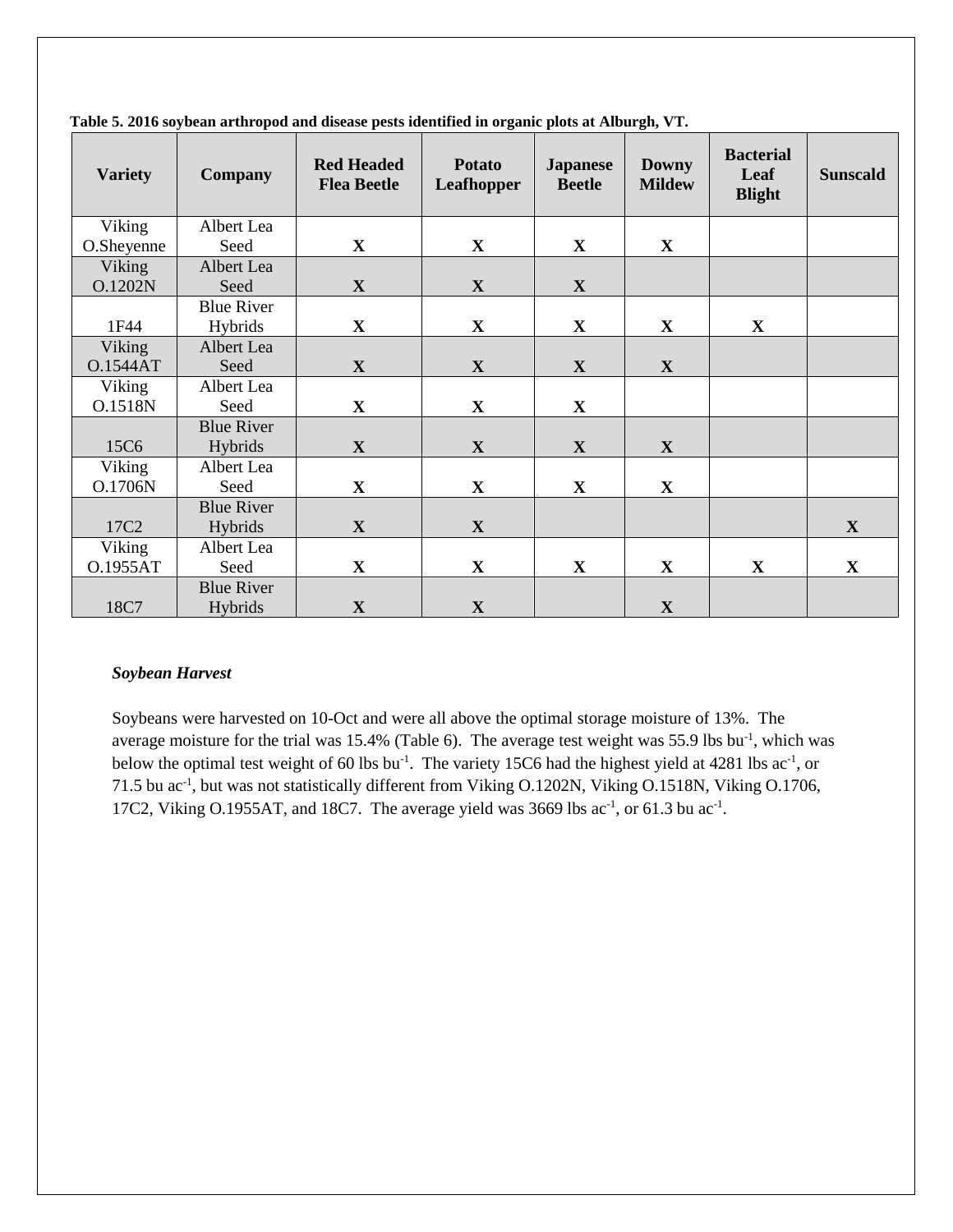| <b>Variety</b>    | <b>Company</b>            | <b>Relative</b><br>maturity | <b>Harvest</b><br>moisture<br>$\%$ | <b>Test</b><br>Weight<br>$lbs$ bu <sup>-1</sup> | Yield @<br>13%<br>moisture<br>$lbs$ ac <sup>-1</sup> | Yield @<br>13%<br>moisture<br>bu $ac^{-1}$ |
|-------------------|---------------------------|-----------------------------|------------------------------------|-------------------------------------------------|------------------------------------------------------|--------------------------------------------|
| Viking O.Sheyenne | Albert Lea Seed           | 0.8                         | 15.1                               | 56.6                                            | 3013                                                 | 50.3                                       |
| Viking O.1202N    | Albert Lea Seed           | 1.2                         | 14.7                               | $55.7*$                                         | 3806*                                                | $63.6*$                                    |
| 1F44              | <b>Blue River Hybrids</b> | 1.4                         | 15.7                               | 55.3                                            | 2606                                                 | 43.5                                       |
| Viking O.1544AT   | Albert Lea Seed           | 1.5                         | 15.2                               | $56.2*$                                         | 3404                                                 | 56.8                                       |
| Viking O.1518N    | Albert Lea Seed           | 1.5                         | 15.0                               | $56.1*$                                         | 3775*                                                | $63.0*$                                    |
| 15C <sub>6</sub>  | <b>Blue River Hybrids</b> | 1.5                         | 15.1                               | $56.0*$                                         | 4281*                                                | $71.5*$                                    |
| Viking O.1706N    | Albert Lea Seed           | 1.7                         | 15.0                               | $55.7*$                                         | 4180*                                                | $69.8*$                                    |
| 17C <sub>2</sub>  | <b>Blue River Hybrids</b> | 1.7                         | 14.9                               | $56.5*$                                         | 4087*                                                | 68.3*                                      |
| Viking O.1955AT   | Albert Lea Seed           | 1.8                         | 15.9                               | 55.9*                                           | 3761*                                                | $62.8*$                                    |
| 18C7              | <b>Blue River Hybrids</b> | 1.8                         | 17.7                               | 54.6                                            | 3775*                                                | $63.0*$                                    |
| LSD(0.10)         |                           | --                          | 1.15                               | 1.15                                            | 736                                                  | 12.3                                       |
| <b>Trial Mean</b> |                           | 1.66                        | 15.4                               | 55.9                                            | 3669                                                 | 61.3                                       |

#### **Table 6. Harvest characteristics of organic soybean varieties – Alburgh, VT, 2016.**

Top performing varieties are indicated in **bold**.

\*Varieties that did not perform significantly lower than the top performing variety are indicated with an asterisk.



**Figure 1. Yield at 13% moisture for 10 organic soybean varieties.**  The red line indicates the average yield.

Varieties with the same letter are not statistically different from each other.